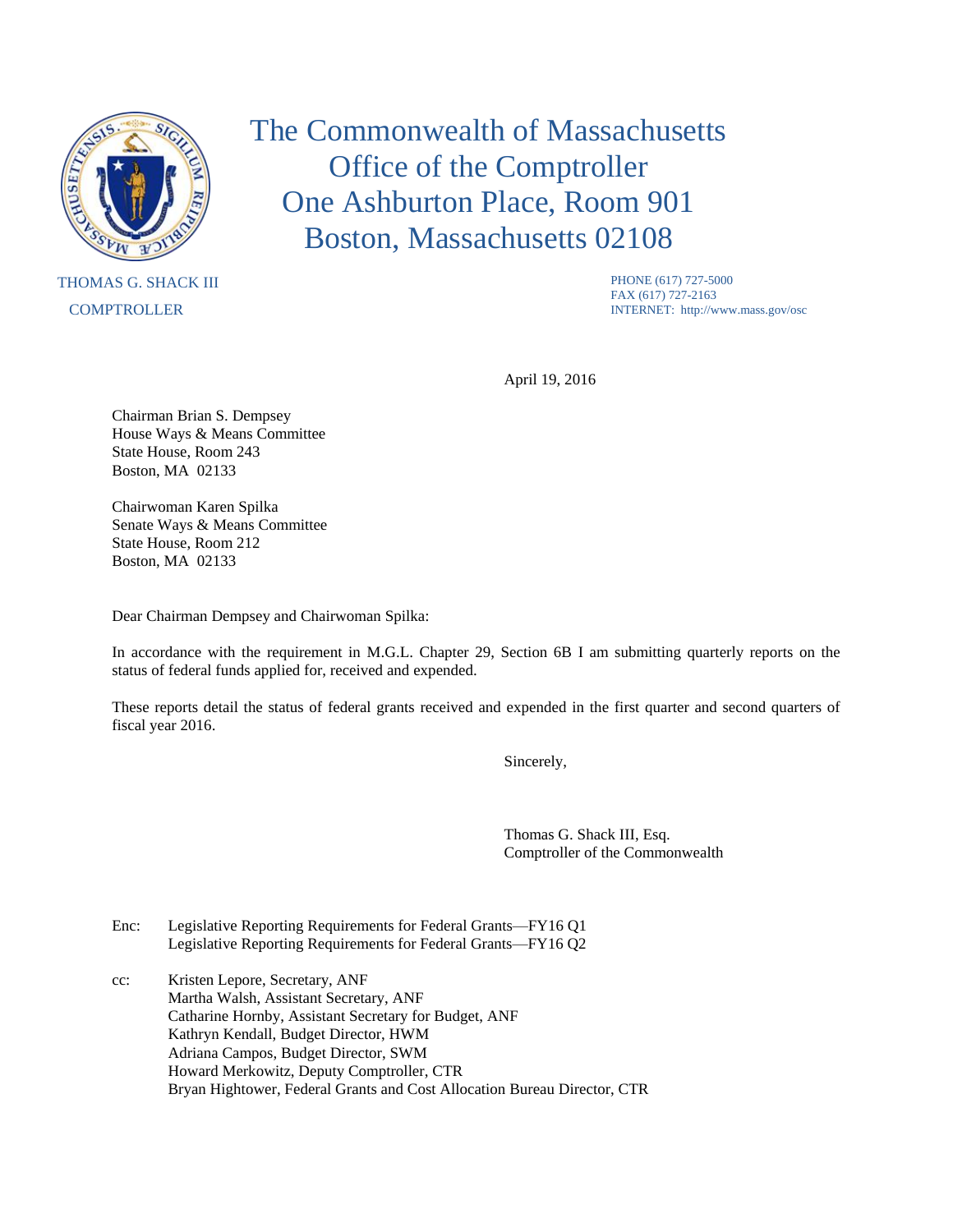

Commonwealth of Massachusetts

Office of the Comptroller

One Ashburton Place,  $9^{TH}$  Floor Comptroller www.mass.gov/ctr Telephone (617) 727-5000 Boston, Massachusetts 02108

|             | Status of New Federal Grants Received & Expended for FY2016, Quarter 1 |                                                               |    |                       |                        |                                   |  |  |  |
|-------------|------------------------------------------------------------------------|---------------------------------------------------------------|----|-----------------------|------------------------|-----------------------------------|--|--|--|
| <b>Dept</b> | <b>CFDA</b>                                                            | <b>Federal Grant Name</b>                                     |    | <b>Amount Awarded</b> | <b>Amount Expended</b> | <b>Amount Reimbursed</b>          |  |  |  |
| <b>AGR</b>  | 10.868                                                                 | <b>Energy Audit and Assessment Program</b>                    | \$ | 98,400.00             |                        | \$                                |  |  |  |
| <b>DPH</b>  | 93.243                                                                 | <b>Mass LAUNCH Expansion</b>                                  |    | 680,000.00            | Ś.                     |                                   |  |  |  |
| <b>DPH</b>  | 93.110                                                                 | CISS SECCS (PLANNING)                                         | \$ | 140,000.00 \$         | 844.87                 | \$                                |  |  |  |
| <b>DPH</b>  | 93.913                                                                 | STATE OFFICE OF RURAL HEALTH                                  | \$ | 171,598.00            | \$<br>40,650.91        | $\zeta$                           |  |  |  |
| <b>DPH</b>  | 93.946                                                                 | Paul Coverdell National Acute Stroke Prevention               | \$ | 750,000.00 \$         | 49,326.86              | $\boldsymbol{\zeta}$<br>29,718.32 |  |  |  |
| <b>DPH</b>  | 93.153                                                                 | RYAN WHITE TITLE IV PROGRAM                                   | \$ | 474,145.00 \$         | 6,932.60               | Ŝ.                                |  |  |  |
| <b>DPH</b>  | 93.800                                                                 | MA Organized Appr to Inc Colorectal Cancer Screening          | \$ | 732,400.00            | Ŝ.<br>52,649.52        | \$                                |  |  |  |
| <b>DPH</b>  | 93.243                                                                 | The Moms Do Care Project                                      | \$ | 1,000,000.00          | Ś                      | \$                                |  |  |  |
| <b>DPH</b>  | 93.236                                                                 | Grants to States to Support Oral Health Workforce Activities  | \$ | 5,000,000.00          | Ś.                     | \$                                |  |  |  |
| <b>MCB</b>  | 93.369                                                                 | Independent Living state Grants                               | \$ | 41,665.32             | \$                     | \$                                |  |  |  |
| EQE         | 15.808                                                                 | MASSACHUSETTS STATEWIDE WATER USE                             | \$ | 26,000.00             | \$                     | \$                                |  |  |  |
| <b>DPH</b>  | 93.243                                                                 | <b>Strategic Prevention Framework</b>                         | \$ | 1,648,187.00          | \$<br>$\sim$           | \$                                |  |  |  |
| <b>DPH</b>  | 93.296                                                                 | OMH STATE PART. INITIATIVE PROPOSAL-ORAL HEALTH EQUITY        | \$ | 200,000.00            | Ŝ.<br>÷.               |                                   |  |  |  |
| <b>DPH</b>  | 93.103                                                                 | FOOD PROTECTION RAPID RESPONSE TEAM & PROGRAM INFRAST ENHANCE | \$ | 300,000.00            | Ŝ.                     |                                   |  |  |  |
| <b>DPH</b>  | 93.103                                                                 | DEVELOPMENT & IMPLEMENTATION OF REP STANDARD ENHANCEMENT      | \$ | 300,000.00 \$         |                        | Ś                                 |  |  |  |
| <b>DPH</b>  | 10.578                                                                 | WIC Regional Infrastructure                                   | \$ | 73,189.00             | \$                     | \$                                |  |  |  |
| <b>CDA</b>  | 97.039                                                                 | <b>Hazard Mitigation Grant Program</b>                        | \$ | 108,225.00            | Ś<br>1,526.66          | \$                                |  |  |  |
| <b>DPH</b>  | 93.262                                                                 | Expanded Occupational Health Surveillance in MA               | \$ | 695,000.00            | Ś.<br>19,749.91        | \$                                |  |  |  |
| <b>DMH</b>  | 93.243                                                                 | Primary and Behavioral Health Care Integration                | \$ | 400,000.00            | \$                     | \$                                |  |  |  |
| <b>DPH</b>  | 93.103                                                                 | ISO17025:2005 MDPH HSLI LABORATORY ACCREDITATION              | \$ | 300,000.00            | \$                     | \$                                |  |  |  |
| <b>DPH</b>  | 93.243                                                                 | <b>MISSION: Housed Enhancement</b>                            | \$ | 1,140,785.00          | Ś.                     | \$                                |  |  |  |
| <b>EOL</b>  | 17.273                                                                 | <b>EMPLOYMENT SERVICE FOREIGN LABOR CERTIFICATION</b>         | \$ | 889,045.00 \$         |                        |                                   |  |  |  |
| <b>CDA</b>  | 97.036                                                                 | Severe Winter Storms - Non Central Draw                       | \$ | 285,640.27            | \$<br>181,401.25       | \$                                |  |  |  |

*Reporting requirement of the Comptroller is pursuant to M.G.L. Chapter 29, Section 6B*

*Direct grants application content questions to Agency CFOs.*

Direct revenue collection inquiries to bryan.hightower@massmail.state.ma.us **Page 1** of 2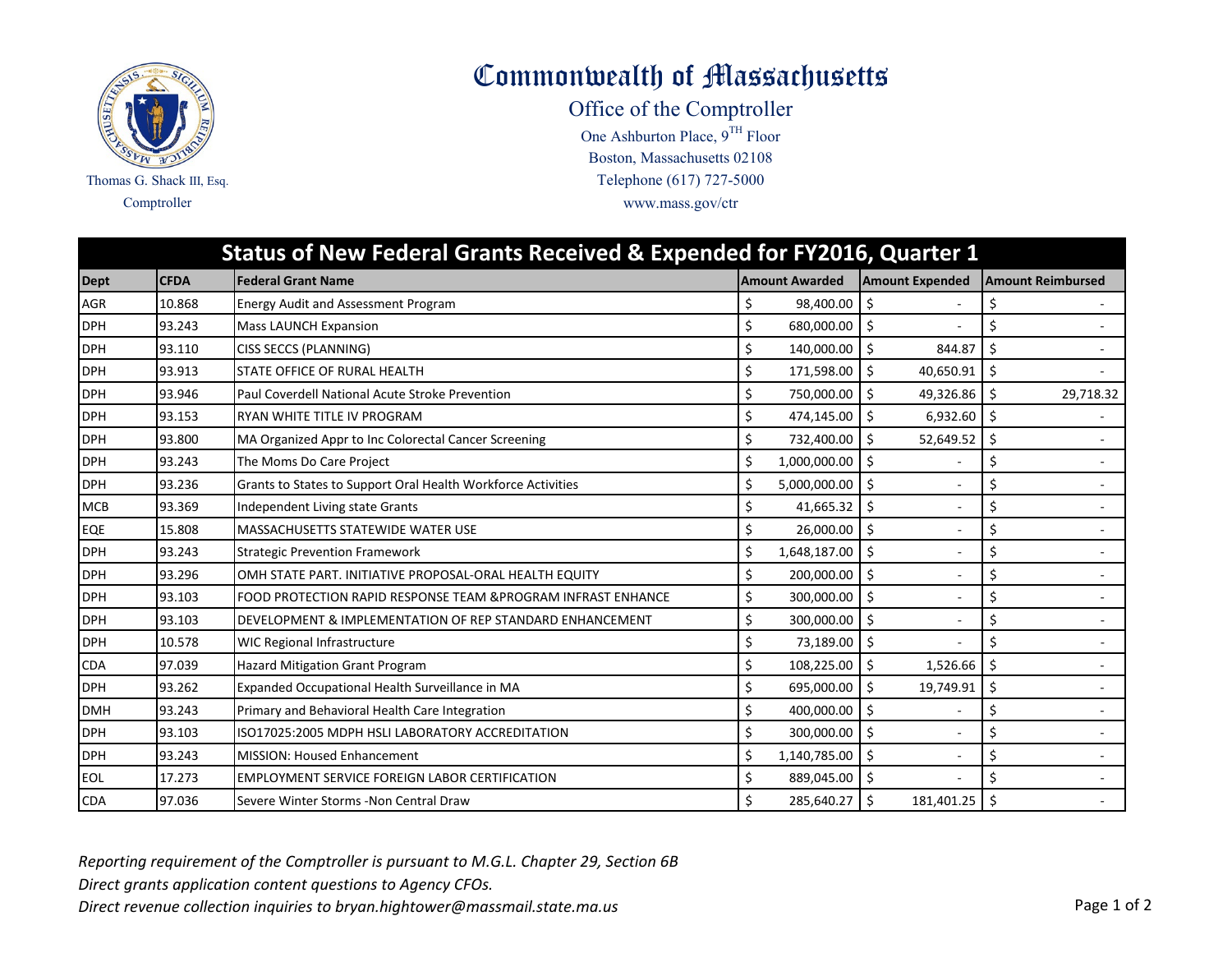

Commonwealth of Massachusetts

Office of the Comptroller

One Ashburton Place,  $9^{TH}$  Floor Comptroller www.mass.gov/ctr Telephone (617) 727-5000 Boston, Massachusetts 02108

| <b>Status of New Federal Grants Received &amp; Expended for FY2016, Quarter 1</b> |             |                                                            |                         |                        |                          |  |  |  |
|-----------------------------------------------------------------------------------|-------------|------------------------------------------------------------|-------------------------|------------------------|--------------------------|--|--|--|
| <b>Dept</b>                                                                       | <b>CFDA</b> | <b>Federal Grant Name</b>                                  | <b>Amount Awarded</b>   | <b>Amount Expended</b> | <b>Amount Reimbursed</b> |  |  |  |
| <b>SEC</b>                                                                        | 15.925      | NATIONAL MARITIME HERITAGE GRANT PROGRAM                   | $185, 175.25$ \$        |                        |                          |  |  |  |
| <b>DPH</b>                                                                        | 93.243      | MA Youth Suicide Prevention Project                        | 736,000.00 \$           |                        |                          |  |  |  |
| <b>DPH</b>                                                                        | 93.241      | RURAL HOSPITAL FLEXIBILITY PROGRAM                         | $312,013.00$   \$<br>Ś. |                        |                          |  |  |  |
| <b>DPH</b>                                                                        | 93.243      | MA State Youth Treatment Implementation Project            | 800,000.00 \$           |                        |                          |  |  |  |
| <b>ENV</b>                                                                        | 97.056      | <b>PSGP0235</b>                                            | 25,000.00 \$            |                        |                          |  |  |  |
| <b>DPH</b>                                                                        | 93.283      | EXPANSION & OPERATIONALIZATION OF MA SYNDROME SURVELLANCE  | 206,157.00 \$           |                        |                          |  |  |  |
| <b>DFS</b>                                                                        | 97.044      | FY 2014 Assistance to Firefighters Grant Program-Fire Prev | 143,173.00 \$           |                        |                          |  |  |  |
| <b>VWA</b>                                                                        | 16.582      | VOCA GRANT TRAINING AWARD                                  | 515,985.00 \$           |                        |                          |  |  |  |
| EQE                                                                               | 66.040      | MASS CLEAN DIIESEL PROGRAM FY15                            | $211,300.00$ \$         |                        |                          |  |  |  |
| <b>EHS</b>                                                                        | 93.644      | <b>Adult Core Contraception</b>                            | $97,026.00$ \$<br>S.    | $\sim$                 | S                        |  |  |  |
| <b>MRC</b>                                                                        | 93.432      | Centers for Independent Living                             | 1,336,600.00 \$         |                        |                          |  |  |  |
| <b>ELD</b>                                                                        | 93.051      | ALZHEIMER'S DISEASE SUPPORTIVE SERVICE PROGRAM             | $600,000.00$ $\mid$ \$  |                        |                          |  |  |  |
| <b>DPH</b>                                                                        | 93.733      | Immunization-Utilization of IIS for AFIX Assessments       | 250,000.00 \$           |                        |                          |  |  |  |

*Reporting requirement of the Comptroller is pursuant to M.G.L. Chapter 29, Section 6B Direct grants application content questions to Agency CFOs.* Direct revenue collection inquiries to bryan.hightower@massmail.state.ma.us **Page 2 of 2** Page 2 of 2